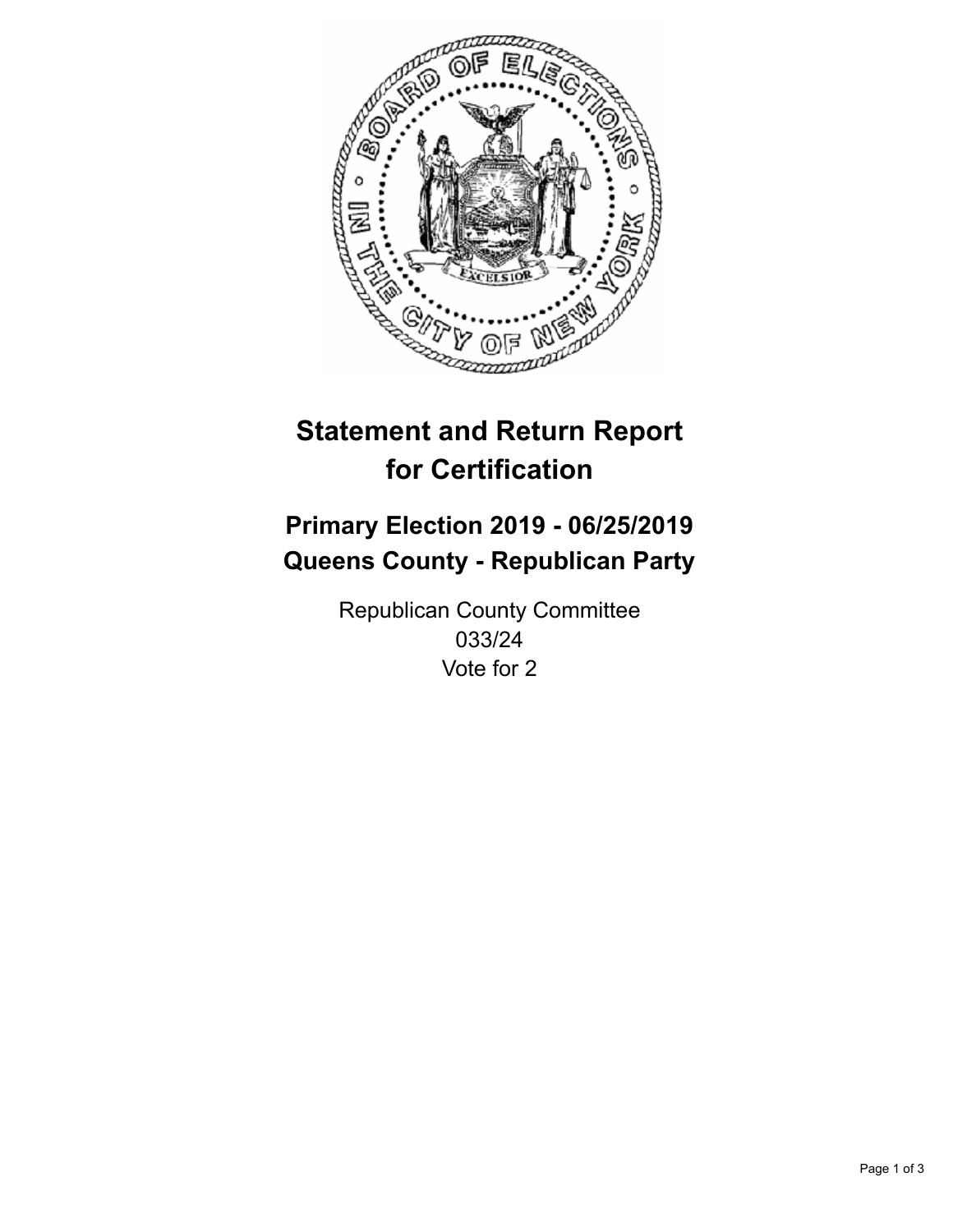

## **Assembly District 24**

| PUBLIC COUNTER                                           | 5            |
|----------------------------------------------------------|--------------|
| <b>MANUALLY COUNTED EMERGENCY</b>                        | 0            |
| ABSENTEE / MILITARY                                      | 0            |
| AFFIDAVIT                                                | $\mathbf{0}$ |
| <b>Total Ballots</b>                                     | 5            |
| Less - Inapplicable Federal/Special Presidential Ballots | 0            |
| <b>Total Applicable Ballots</b>                          | 5            |
| <b>NIRMAL PAUL</b>                                       |              |
| <b>GANESH JAGAT</b>                                      |              |
| AHARON Z. HAREL                                          | 4            |
| <b>ALEX SIVANICH</b>                                     | 3            |
| <b>Total Votes</b>                                       | 9            |
| Unrecorded                                               |              |